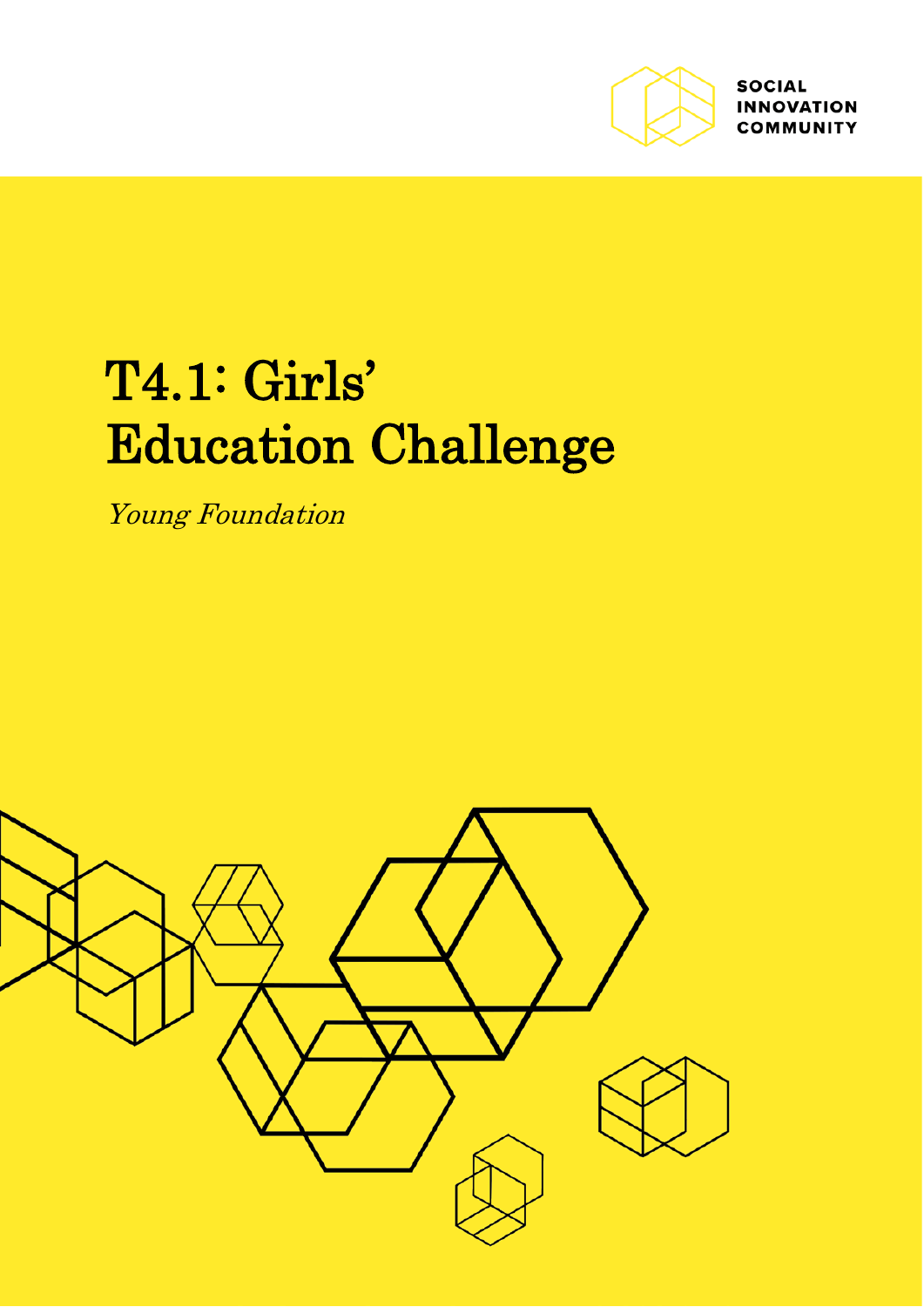

# **T4.1: Girls' Education Challenge**

# **ABSTRACT**

This case analyses the processes of learning by which the UK Department for International Development has evaluated the Girls' Education Challenge (GEC). The Challenge Fund was launched in 2012 with the intention to disburse £300 million to 37 different projects across 18 different countries. This is an example of where a government intervention is utilising the tools and methods of social innovation- namely the challenge fund model- in order to engender social change. It is therefore an example of government operating as a social innovation 'intermediary'. This is a very large project constituting the largest donor funded programme on girls' education. The initial business case for the project stated that the monitoring, evaluation and learning (MEAL) processes were planned to be ambitious because of the size of the project, its innovative character and the opportunities to fill gaps in knowledge for future policy makers and donors.

The MEAL had three different dimensions<sup>[1](#page-1-0)</sup>: (1) An independent external evaluation conducted by a consortium led by COFFEY International- selected through competitive tender (2) The Fund Manager, a consortium led by PwC, who will support projects in monitoring and evaluation (3) Individual projects also have the responsibility to collect some of their own monitoring and evaluation data.

The programme was subject to logical frameworks from the start and the business case defined a set of expected results and critical success criteria. The project was also subject to continual learning and adaptation processes which meant that learning could inform the functioning of the project, this has been managed through an annual review process.

Key aspects of learning have been:

- Assisting in developing the broader evidence base around best practice in extending educational provision in developing country contexts.
- Understanding emerging critical intervention areas within education
- Learning from the programme implementation and in order to be able to adapt the programme to achieve better outcomes. In particular learning how to better adapt frameworks to context.

# 1. **DECRIPTION OF THE CASE**

<span id="page-1-0"></span><sup>1</sup> Girls Education Challenge (2012) Business Case v.4. [http://iati.dfid.gov.uk/iati\\_documents/3717197.odt](http://iati.dfid.gov.uk/iati_documents/3717197.odt)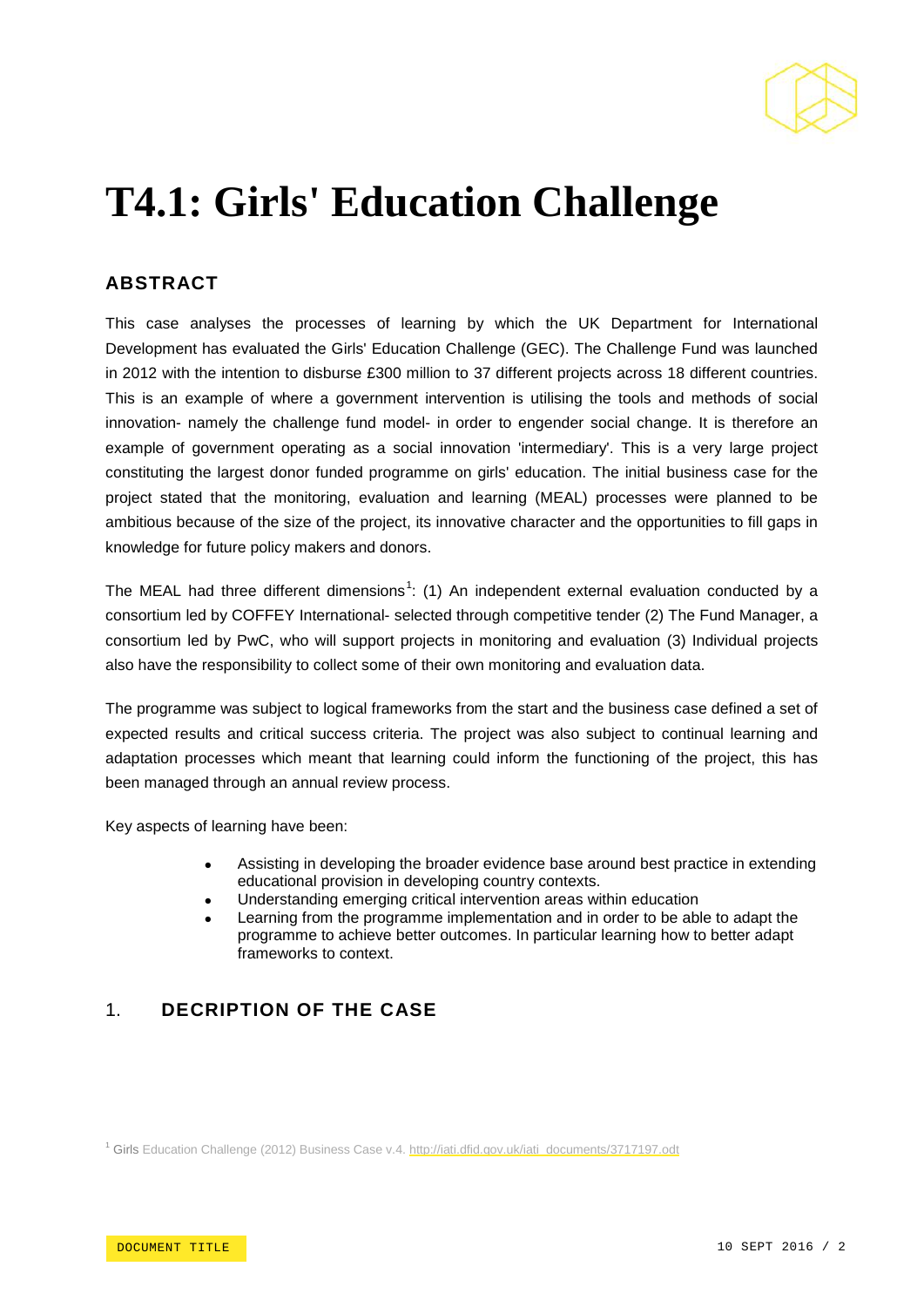

#### **THE CONTEXT**

The Girls' Education Challenge is a £355 million fund provided by the Department for International Development. The fund was established in order to help improve the lives of up to one million of the world's most marginalised girls and young women<sup>[2](#page-2-0)</sup>.

Globally 62 million girls between the ages of 6 and 15 are not in school<sup>[3](#page-2-0)</sup>. Indeed 16 million girls between the ages 6 and 11 will never enter school, compared to 8 million boys<sup>[4](#page-2-0)</sup>. This inequity provides a very clear reason to focus on the gaps in educational provision. Moreover there is a sizeable literature suggesting that the benefits of educating young women outweighs the benefits of educating young men, particularly when the impact on fertility and the next generation is taken into account  $^{56}$  $^{56}$  $^{56}$ .

It is estimated that in low income countries every dollar invested in schooling, and particularly in educating girls, generates \$10 dollars in earnings and health benefits<sup>[7](#page-2-0)</sup>. In addition there is some evidence (based on Solow-growth frameworks) that gender gaps in education have a large and statistically significant impact upon GDP<sup>[89](#page-2-0)</sup>.

We must caveat these findings to acknowledge the inherent difficulties in trying to quantify the social and economic benefits of women's education, however there is now significant data available on this issue to suggest that there are indeed positive impacts.

With this in mind, the Girls' Education Challenge (GEC) was developed. The business case for the project states:

> *"The rationale for this proposal to invest an additional £355 million on girls' education rests on a large body of evidence suggesting that improved female education is causally related to economic growth, reduced poverty, significant reductions in under 5 and maternal mortality and a range of other social and*

<span id="page-2-0"></span><sup>2</sup>Griffiths, Craft, Batran, & Edouard. (2015) Girls' Education Challenge Fund: Process Review Briefing. Coffey.  $\frac{3}{3}$  World Bank Group Education (2016) Global Practice Smarter Education Systems for Brighter Futures.<br>Reaching Girls, Transforming Lives

 $5$ Klasen, S., & Lamanna, F. (2009). The impact of gender inequality in education and employment on

economic growth: new evidence for a panel of countries. *Feminist economics*, 15(3), 91-132.<br><sup>6</sup>Hill, M. A., & King, E. (1995). Women's education and economic well-being. *Feminist Economics*, 1(2), 21-46. <sup>7</sup> The International Commission on Financing Global Education Opportunity (2016) The Learning Generation: Investing in education for a changing world. Executive Summary. Available here: [http://report.educationcommission.org/wp-](http://report.educationcommission.org/wp-content/uploads/2016/08/Learning_Generation_Exec_Summary.pdf)

[content/uploads/2016/08/Learning\\_Generation\\_Exec\\_Summary.pdf](http://report.educationcommission.org/wp-content/uploads/2016/08/Learning_Generation_Exec_Summary.pdf)

King, E. M., & Hill, M. A. (Eds.). (1997). *Women's education in developing countries: Barriers, benefits, and policies*. World Bank Publications.<br><sup>9</sup>Knowles S. Lergelly, B. K. & Quen, B. D.

<sup>9</sup>Knowles, S., Lorgelly, P. K., & Owen, P. D. (2002). Are educational gender gaps a brake on economic development? Some cross‐ country empirical evidence. *Oxford economic papers*, *54*(1), 118-149.

<sup>&</sup>lt;sup>4</sup> World Bank Group Education (2016) Global Practice Smarter Education Systems for Brighter Futures. Reaching Girls, Transforming Lives <sup>5</sup>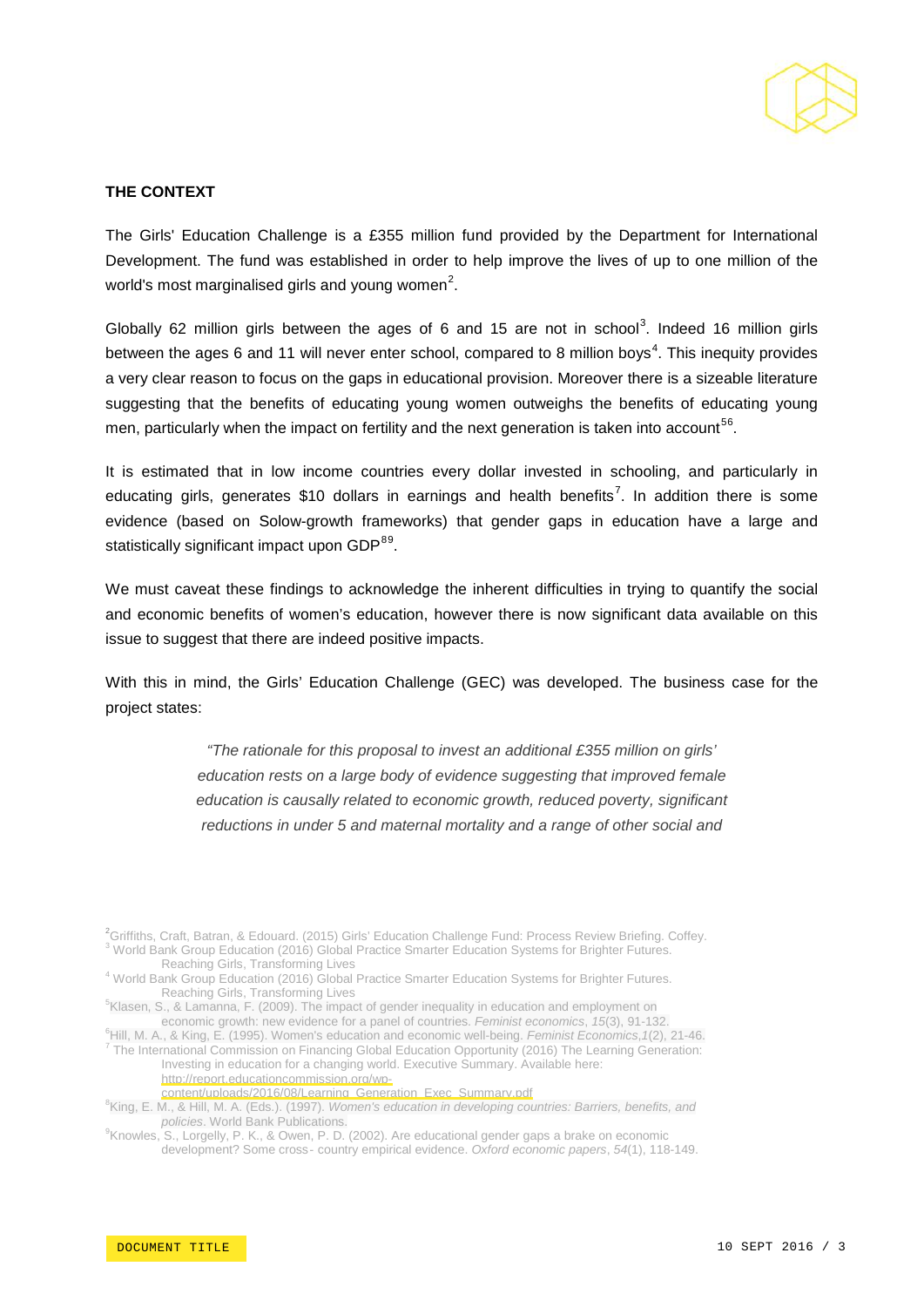

#### *environmental benefits."[10](#page-3-0)*

The project has been implemented in 18 different countries, many of which exhibit characteristics of complex emergencies (such as conflict and/or disasters). The project attempts to target some of the worlds most marginalised girls and therefore almost half of the girls targeted live in unstable contexts, such as Afghanistan, Somalia and South Sudan, in which access to education is tied to issues of security.

In addition the GEC has had to adapt some very extreme conditions including the outbreak of Ebola in West Africa and the earthquakes in Nepal<sup>[11](#page-3-0)</sup>. The difficulty of negotiating some of these situations has called for a particularly adaptive approach to management of projects, as well as to MEAL<sup>12</sup>.

From a UK Government perspective DFID has been one of the most progressive departments when it comes to building an evidence base with which to make decisions. The UK's aid budget is consistently under scrutiny and therefore looking to demonstrate value for money. In 2011 the Independent Commission on Aid Impact (ICAI) was developed in order to scrutinise British aid. This combined with the stewardship of Chris Whitty, DFIDs Director of Research and Evidence, has led the department to take an approach, particularly to this flagship programme, which is focused on learning and on evidence generation and use.

This case, then in line with the departmental context and the wider need to facilitate greater access to and quality of education for girls, has put in place an intricate and multifaceted process of monitoring, evaluation and learning.

#### **THE CASE**

The Girls' Education Challenge project began in 2012 when the Department for International Development pledged a challenge fund in order to improve educational provision for one million girls and young women.

The GEC is a form of intermediary support that focuses particularly on supporting and scaling innovative ways of improving access to and quality of education. The articulation of support in the form of a challenge fund can be viewed as the direct use of a common social innovation tool. Challenge Funds are frequently used along with approaches like acceleration, incubation, and co-design in order to foster social innovation.

<span id="page-3-0"></span><sup>10</sup> Girls Education Challenge (2012) Business Case v.4.

[http://iati.dfid.gov.uk/iati\\_documents/3717197.odt](http://iati.dfid.gov.uk/iati_documents/3717197.odt)<br><sup>11</sup> Girls Education Challenge (2015) Annual Review- Summary Sheet. DFID<br><sup>12</sup> Girls' Education Challenge (2016) What we are learning about learning. DFID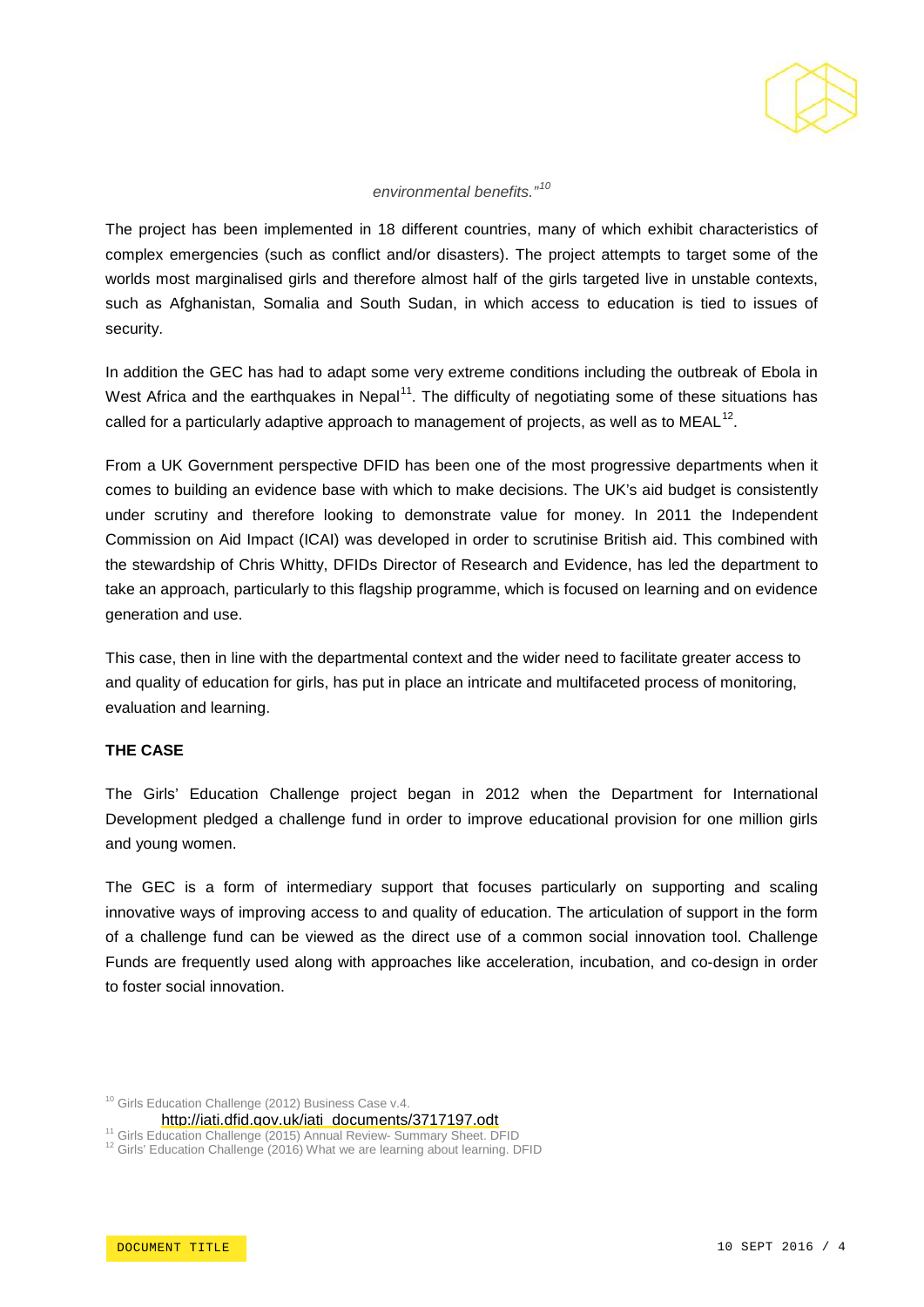

The fund operates a four-year implementation cycle and is designed to try and ensure that high quality delivery and monitoring are built into the delivery of each project.

The structure of the project includes:

- **Fund managers:** The funds are outsourced to a consortium, a common donor practice, due to the high administration costs. Outsourcing is conducted through competitive bidding. DFID has selected management consulting companies such as PwC, KPMG, Landon Mills, Coffey International and Nathan Associates. There are two consortiums working on the project: one is responsible for management and the other for external evaluation and therefore learning.
- **Internal GEC team in DFID:** The DFID team provides strategic oversight. An independent provider is contracted to monitor and evaluate the functions of the Fund and assess its effectiveness.
- **Evaluation consortium:** An external consortium was convened in order to analyse programme performance from an external position.

The DFID contract for the GEC sets out clear design principles for the Fund, with justifications. It is supposed to be administered in a way that is  $13$ :

- Competitive to drive high performance
- Responsive so the GEC can adapt to emerging evidence and fund a variety of projects
- Structured with clear criteria and incentives to derive the full benefits of scale
- Straight-forward with a clear rationale for its model and approach, keeping the level of complexity to the minimum compatible with achieving the Fund's aims.

This project operates on a payment-by-result dimension wherein projects must achieve certain targets in order to access the full funds. This additionally pushes up the need to ensure that a robust way of measuring outcomes is delivered. It also increases the need for projects to learn from the various monitoring and evaluating processes (e.g. the baselining).

The fund is administered in three streams, or 'windows' across 37 projects in 18 countries. Whilst eachof these windows work towards the same high-level GEC outcomes around improved retention, attendance and learning for marginalised girls, each window has a specific focus on a particular way or stage of innovating

In order to build an innovation eco-system the GEC approach recognises that different kinds of innovation are necessary. In the first place support is required for approaches that are totally new. Secondly support is needed for those ideas that are looking to scale. Thirdly support is needed in order to build partnerships of people who wouldn't ordinarily work together, as collaboration of unlikely

<span id="page-4-0"></span><sup>13</sup> Murray et. al (2015) Case Study 6: The Girls' Education Challenge. Kings Fund. [http://www.kingsfund.org.uk/publications/making-change-possible/girls](http://www.kingsfund.org.uk/publications/making-change-possible/girls-education-challenge-fund)[education-challenge-fund](http://www.kingsfund.org.uk/publications/making-change-possible/girls-education-challenge-fund)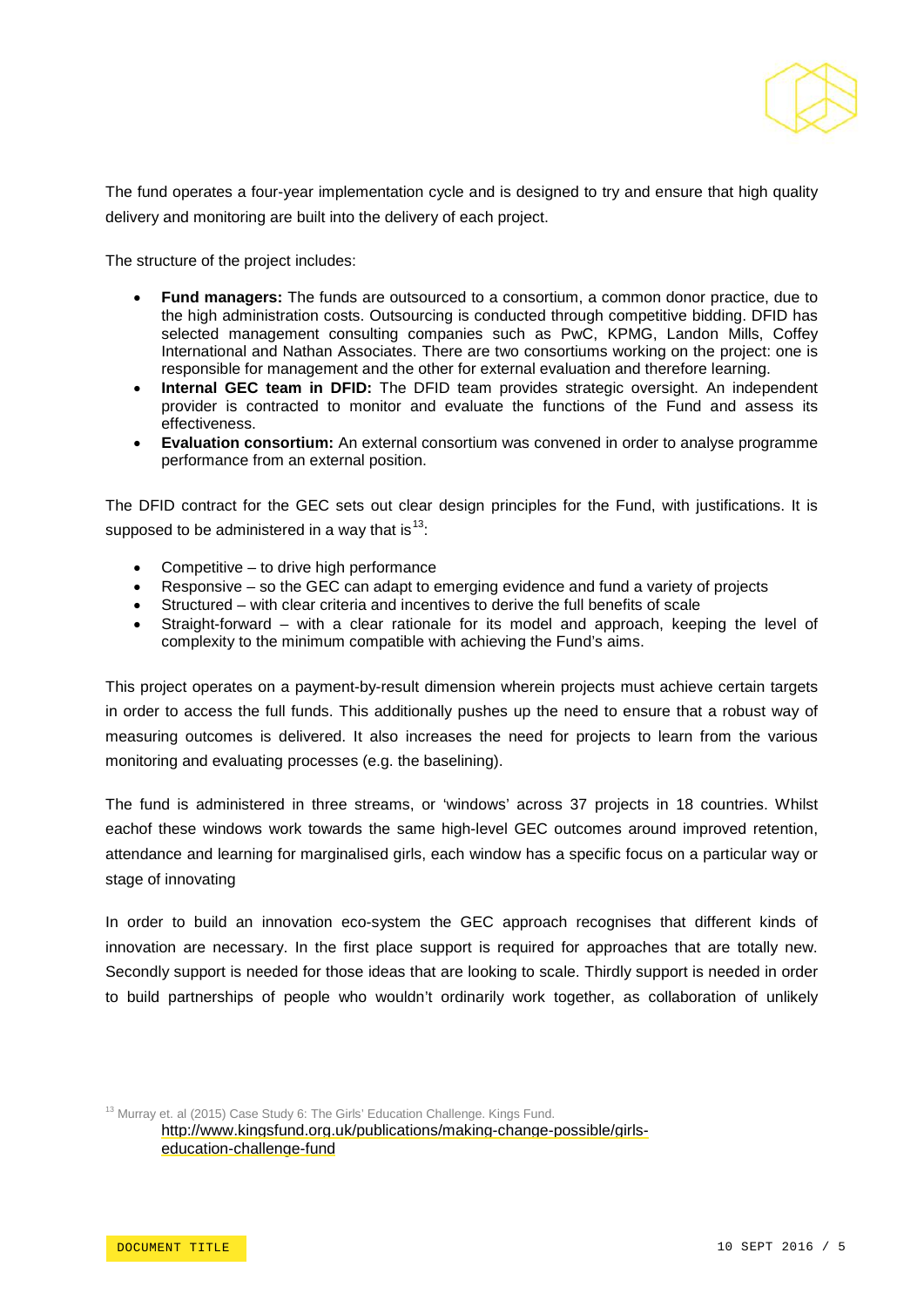

partners can be a key driver of social innovation. The GEC recognises that stimulation may be necessary to encourage new partners to engage and that some projects need lower, initial levels of support to demonstrate their effectiveness. This is why GEC adopted the multi-window approach which are structured as:

#### **INNOVATION:**

Within the Innovation Window, the GECawarded £30 million across 19 projects that test new ideas to support marginalised girls to learn.

These innovations could include technological solutions, the development of new partnerships, applying successful approaches to new contexts, communities or age groups, and engaging women in decision-making.

The innovation window aims to support 246,000 marginalised girls across 12 of the GEC target countries $^{14}$  $^{14}$  $^{14}$ .

#### **STEP CHANGE:**

The step-change stream scales up successful interventions that are already having a positive impact.Projects are chosen that complement innovative and well-evidenced projects that already have agreement from state authorities and demonstrate sustainability beyond the life of the Girls' Education Challenge.

As of 2015 there were 14 step-change programmes put in place through ngos and charities (including: CARE International; Save the Children UK; PLAN International)

#### **STRATEGIC PARTNERSHIPS:**

This stream is focused on creating new partnerships with the private sector including: Discovery Communications; The Coca-Cola Company; Avanti Communication; and Ericsson.

Up to £15m of match-funding is provided to support Strategic Partnerships between Department for International Development (DFID) and private sector Lead Partners

<span id="page-5-0"></span><sup>14</sup> Griffiths, Bisiaux, Poli, & Greenwood (2015) Girls Education Challenge, Innovation Window Baseline Report. Coffey.

[https://www.gov.uk/government/uploads/system/uploads/attachment\\_data/file/4](https://www.gov.uk/government/uploads/system/uploads/attachment_data/file/425338/innovation-window-Baseline-Report-fulla2.pdf) [25338/innovation-window-Baseline-Report-fulla2.pdf](https://www.gov.uk/government/uploads/system/uploads/attachment_data/file/425338/innovation-window-Baseline-Report-fulla2.pdf)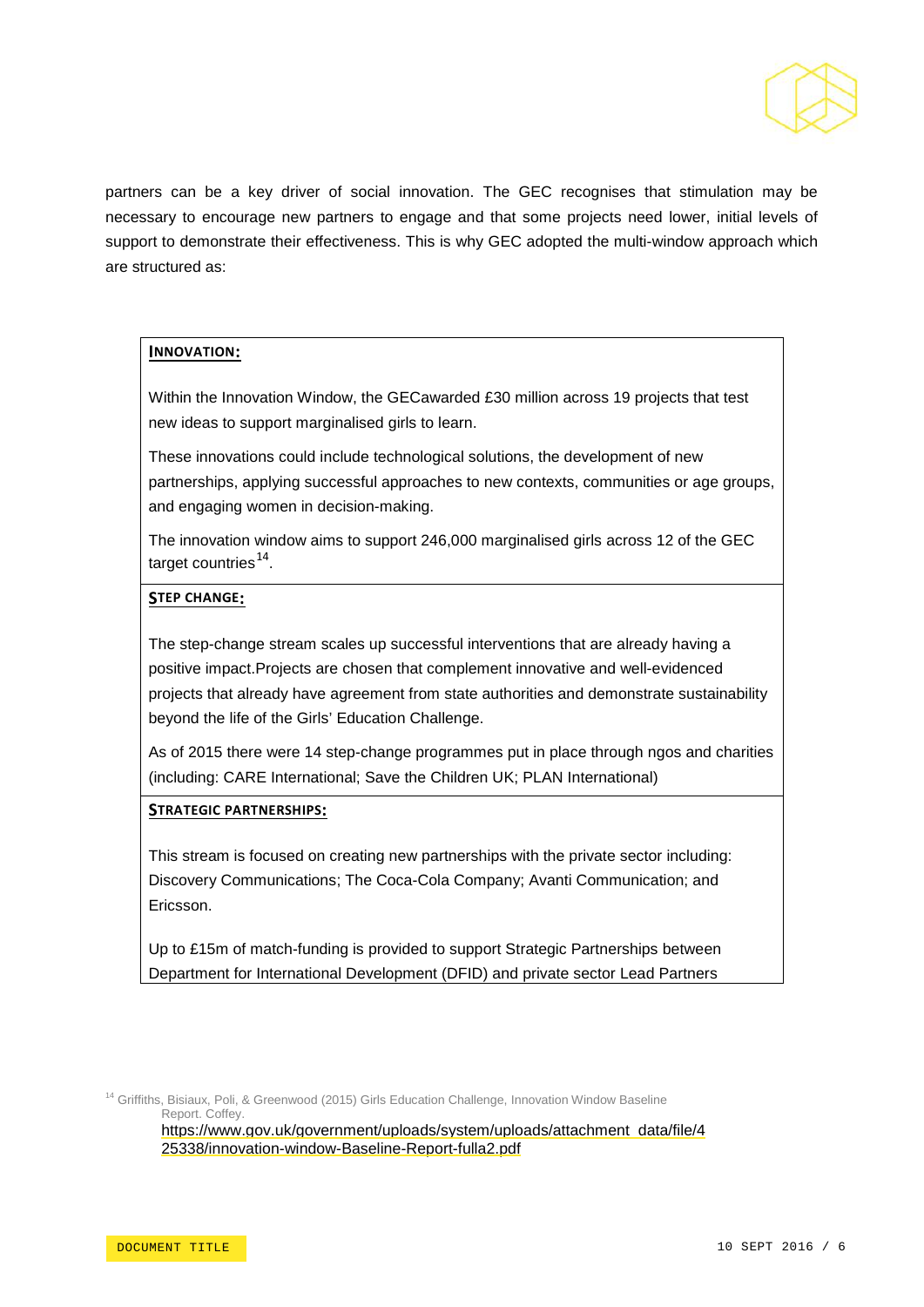

working with other organisations who want to engage in this important area. This has proved to be a challenging stream and as of a review in September 2015 there will be further consideration of how to take this further.

The projects that are supported are selected through a process that has been designed for transparency. They are each assessed according to their ability to develop and implement innovative ways to:

- **01** Increase the number of girls in school
- **02** Increase the amount of time girls spend in school
- **03** Improve the quality of the education that is received.

The GEC funds a wide range of stakeholders from NGOs and charities to the private sector and has a particular focus on establishing partnerships, particularly with the private sector.

This project was originally envisaged as an 8-year programme, with the first phase planned to span from 2012-2016, however the first stage has now been extended to 2017 in order to adjust for delays in delivering the monitoring and evaluation requirements.

The aim of the project is not just to find new and innovative ways of tackling the gaps in girls' education but also to capture and share significant learning on how to improve access and quality of education for girls. As a result of this, significant time and resource has been put in to understanding the performance of the challenge funds, learning and adapting to that knowledge.

# 2. **DESCRIPTION OF THE LEARNING PROCESS**

The project is an example of a very rigorous analysis of intermediary support. It has not only put in place good processes for baselining and for capacity building but it has also built in scope for adaptation to interim findings. We are currently at the stage where findings have formed the basis for recommendations and these must feed in to the project.

### **AIMS OF THE LEARNING**

From the very earliest stage of the project there has been in-depth consideration of how the monitoring and learning functions should work. This lead to a programme design which had highly embedded research and learning. This was put in place in order to feed first three of the main learning aims: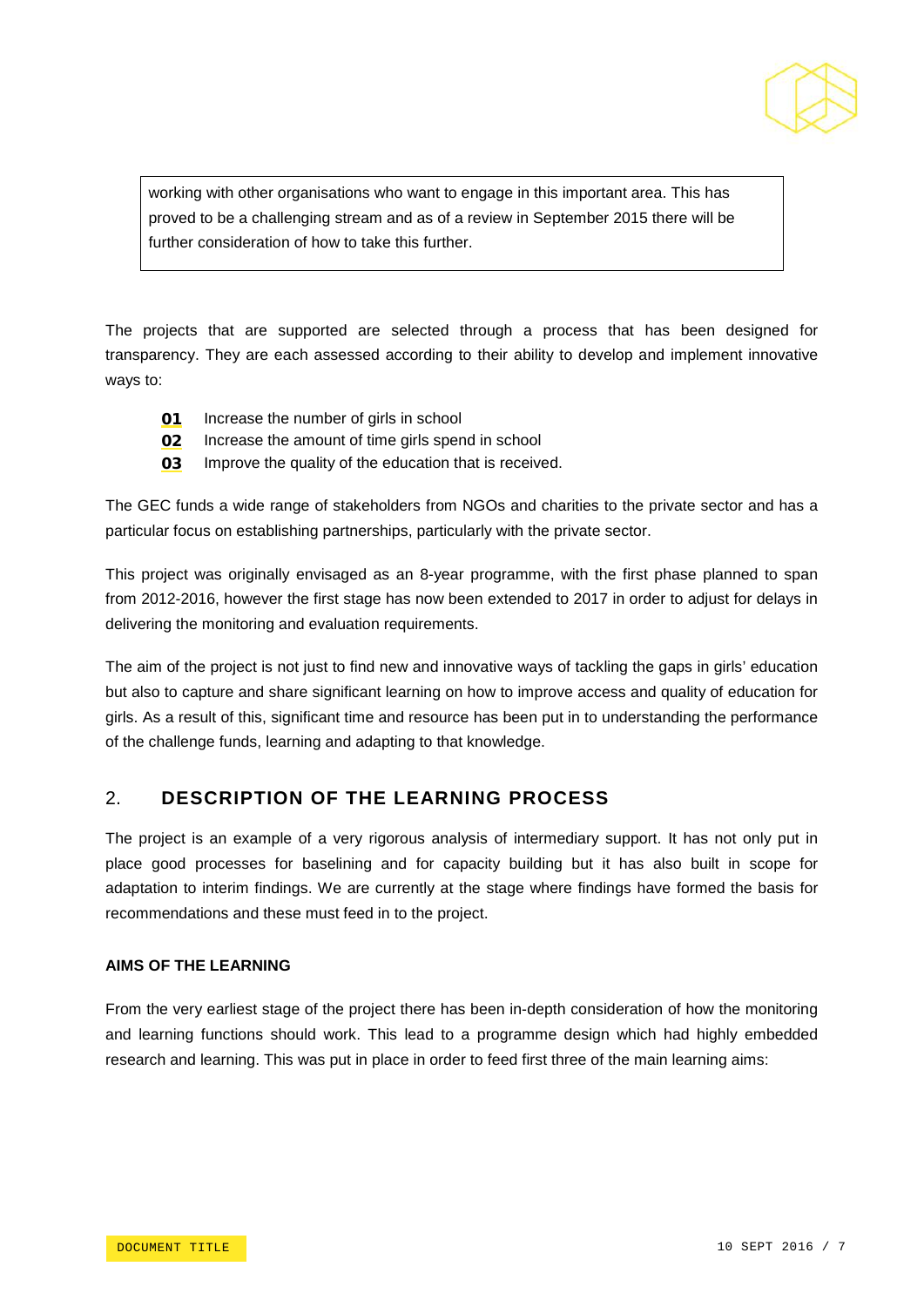

- Assisting in developing the broader evidence base around best practice in extending educational provision in developing country contexts.
- Understanding emerging critical needs within all of the education projects
- Learning from the programme implementation in order to be able to adapt the programme to achieve better outcomes. In particular learning how to better adapt frameworks to context.
- Applying learning to future projects.

#### **METHODOLOGY**

The structure of the monitoring, evaluation and learning of this project appears like this:



*Figure 1: Evidence gathering structures*

The monitoring, evaluation and learning works at multiple levels in this project. It happens at the fund level as well as at the programme level. The MEAL framework, therefore, had three different dimensions $15$ :

- 01 **The Fund Manager** is in place to support projects in monitoring and evaluation. They lay out acceptable methodologies for each programme evaluation which is tailored to the kind of project. In addition managers lay out requirements on issues like sample sizes and targets.
- 02 **Individual projects** have a responsibility to collect some of their own monitoring and evaluation data. Each project must have a clear theory of change by which their

<span id="page-7-0"></span> $15$  Ibid.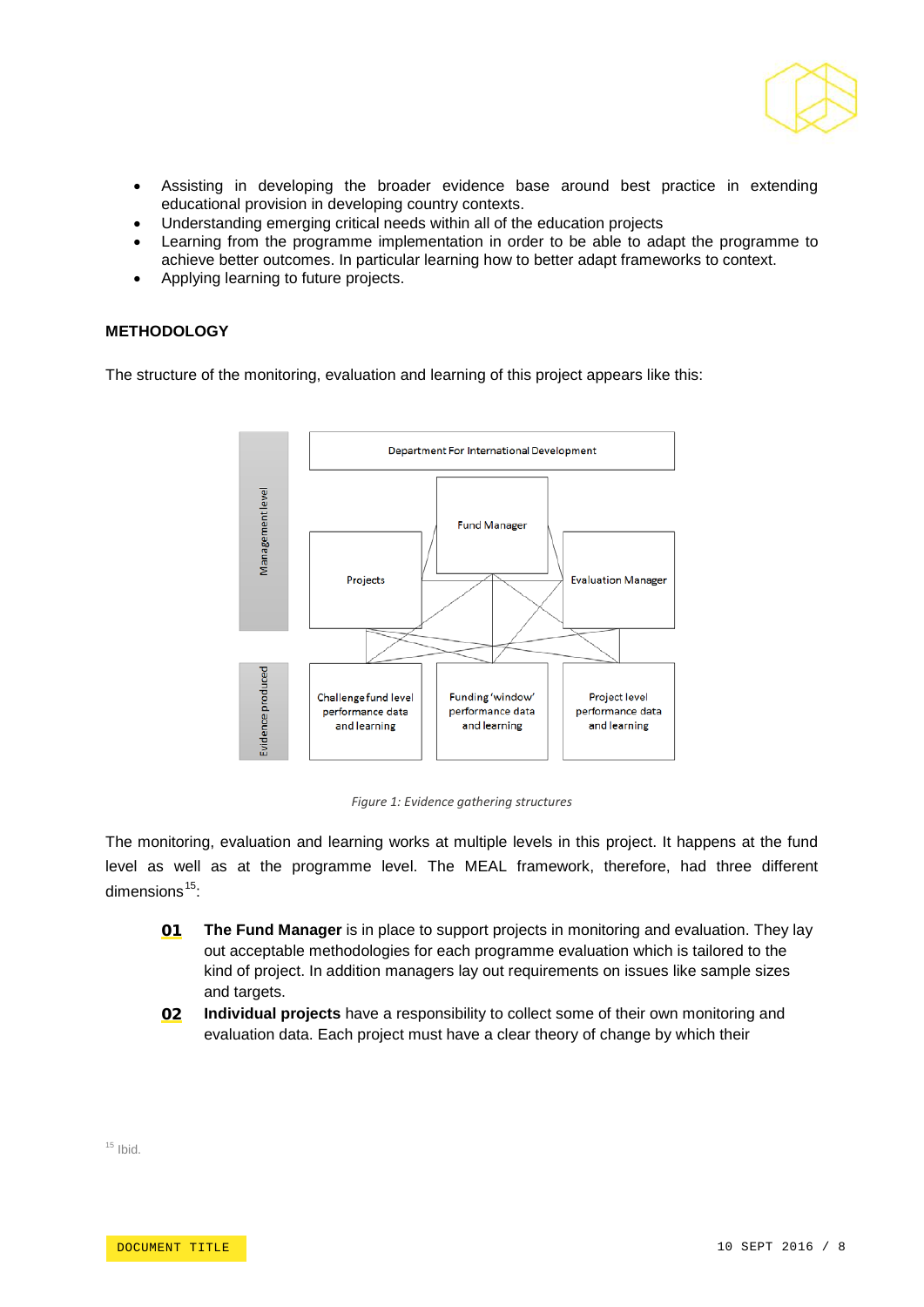

intervention will deliver and specify a number of realistic outcomes over a given timeframe. These outcomes form the basis of a payment-by-results framework. Projects are kept under regular review to ensure that inputs in their project application's theory of change are in place. These take the form of quantitative measures like the number of school textbooks purchased and qualitative measures like gender-specific teaching. Innovation window projects and partnership projects are not subjected to the same payment by results requirements, because they focus on discovering new approaches that could be scaled up and rolled out in the future.

03 **Independent Evaluation Manager,** this was conducted by a consortium led by COFFEY International- selected through competitive tender. The evaluation managers conduct baselining across the different windows as well as supporting the projects and providing a broader view across the project as a whole.

These three streams work together in order to ensure that there is enough data to analyse the following three dimensions of the project:

- 01 Project performance: Information and learning is collected that focuses on the performance of projects and the extent to which the projects meet the objectives of the fund, namely increasing access to and quality of girls' education. It also seeks, where appropriate, to understand project context and reasons behind projects struggling to meet their objectives or to fulfil their monitoring obligations.
- 02 Funding window performance: Each funding window goes through a baselining and evaluation process in order to learn how each of the funding windows are performing and to gather learning on the processes required in order to effectively foster the types of projects in each window.
- 03 Challenge fund performance: The fund is also reviewed on a higher level in order to understand how the project is functioning.

The mission to build the evidence base out of this work means that there are attempts to include programme level customised research methodologies as well as cross project comparable data and higher level process based evidence. In addition, the external evaluators use a customised approach at the funding 'window' level. This means in practice that different types of methodologies are used for the different kinds of projects being funded. A project in the step-change window can be subjected to more rigorous testing than one in the 'innovation' window. As a result of this different methodological approaches are used in both.

The independent evaluation, conducted by the independent evaluation manager, as already stated, uses a number of different methods including case studies, qualitative interviews, quantitative surveys and ethnographic thematic research in four countries. In some cases randomised control trials have been used in order to try and establish the effect size of interventions. However, this has been used where appropriate and was clearly not applicable to every setting or for every window.

#### **LEARNING AND FINDINGS**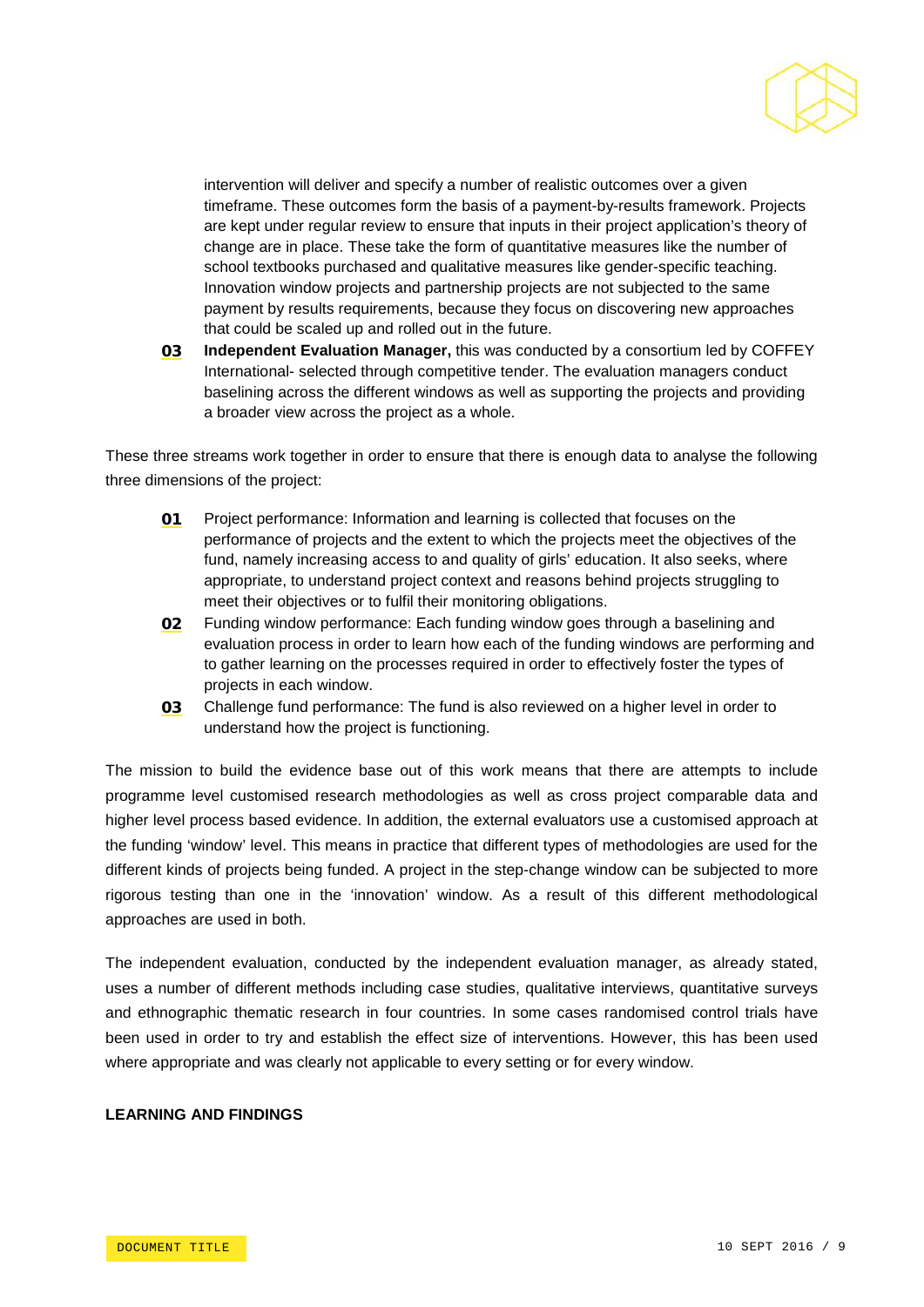

Whilst the project has not yet been completed it is the case that a number of findings have been reported both in annual review and in the external evaluation. This learning is being incorporated into the project in order to improve performance. Below are a selection of findings from the project up to this stage<sup>[16](#page-9-0)[17.](#page-9-0)</sup>

#### **Four intervention areas have emerged in early learning as critical across all projects. They are:**

- Securing foundational learning skills in literacy and numeracy
- Ensuring teachers have appropriate skills, positive attitudes and continued support to improve
- Increasing girls' self-esteem to engender support from peers and family
- Providing economic support for communities, parents and girls.

# **Projects have struggled to understand and address the complexities of educational marginalisation.**

Projects were supposed to target the 'most' marginalised however there was a lack of information about levels of marginalisation. Where projects defined their target groups narrowly this, in some cases, resulted in difficulties addressing the full complexity of marginalisation.

# **An inception phase was badly needed in order to meet the demands of the anticipated outcomes.**

The inception phase would have been useful from both an evaluation and a management perspective. When a complex programme is in place that demands multiple levels of monitoring and evaluation, it is necessary to design and set up the management systems from the start in order to facilitate this. The time scale on this programme meant that this was not in place and this presented problems including confusion for applicants as well as knock on effects throughout the contracting and baseline stages.

# **Monitoring and evaluation can be conducted even in challenging contexts as long as it is properly managed and the capacity is present.**

Consistent application of rigorous standards is possible even in the most difficult settings. However, it is often resource intensive and can require significant amounts of 'hand holding'. M&E capacity has in some cases been lacking and this has had the potential to undermine the quality of the evidence produced.

<span id="page-9-0"></span><sup>&</sup>lt;sup>16</sup>Griffiths, Craft, Batran, & Edouard. (2015) Girls' Education Challenge Fund: Process Review Briefing.<br>Coffey.

<sup>&</sup>lt;sup>17</sup> Girls Education Challenge (2015) Annual Review- Summary Sheet. DFID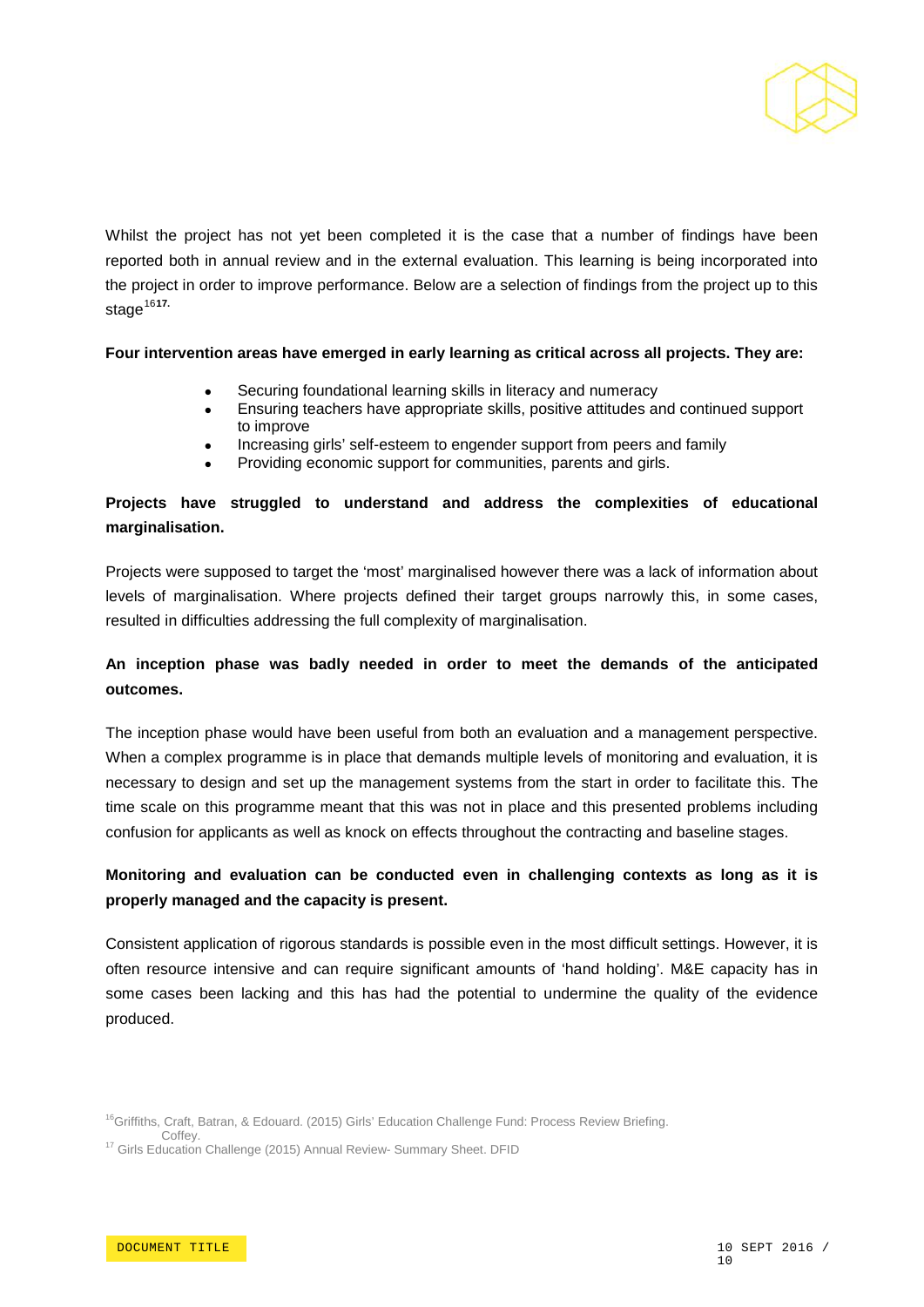

#### **Involving DFID Country offices is beneficial, even in this centrally funded project.**

Country offices are frequently sources of knowledge. There was little role for country offices in the initial plans for the project however it was found that when officers from country officers were engaged there were positive outcomes.

# **The strategic partnerships window has been difficult to implement and new approaches are needed for engaging with private stakeholders.**

Private companies frequently have different methods and processes of working than INGOs and this will require that there are adaptations made to the way that they are engaged with.

# **Payment by results can lead to robust evidence of results but context must be considered in implementation.**

Whilst payment-by-results was an effective way of raising the level of rigour in evaluation, many smaller organisations, or those working in fragile contexts, struggle with payment-by-results. Some had worries about the ethical, security and practical issues surrounding payment-by-results requirements such as around the use of control groups.

#### **LEARNING PROCESSES**

The GEC has a number of processes by which learning takes place. First of all, this occurs through the work that the fund managers do with programmes. This is supplemented with reporting that takes place along the way, both external and internal.

In addition, the GEC, along with the Centre for Education Innovations is hosting an online community of practice for members of GEC-funded projects to share knowledge and learning from their own experiences. Members can contact one another, ask questions and participate in discussions.

There are also indications that the learning from this programme is being incorporated into the development of future projects.<sup>[18](#page-10-0)</sup>

# 3. **DISCUSSION**

There is very little research that looks to analyse the monitoring, evaluation and learning practices of intermediary support for social innovation. The social innovation community is relatively new and whilst

<span id="page-10-0"></span><sup>&</sup>lt;sup>18</sup> Girls' Education Challenge (2016) What we are learning about learning. DFID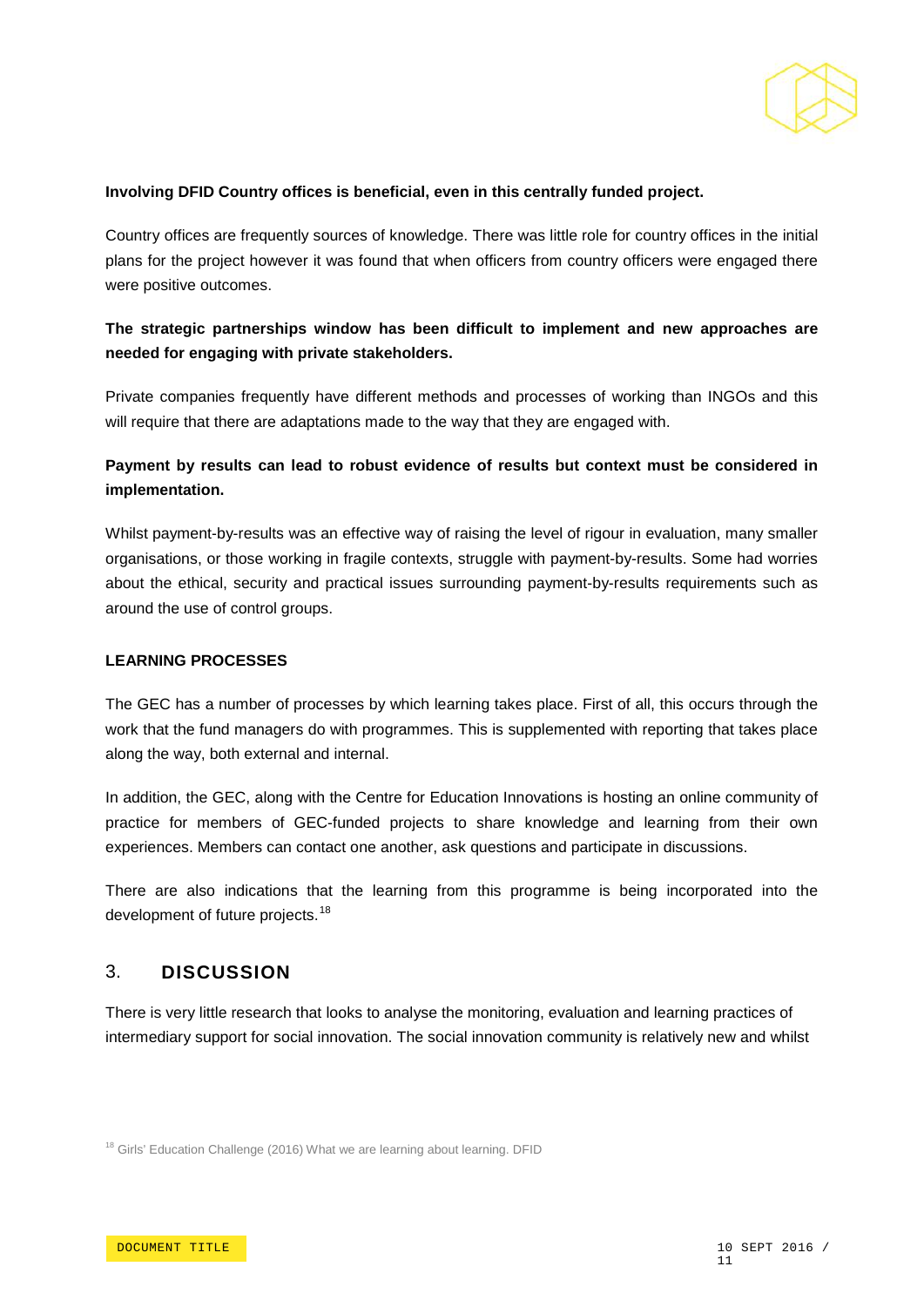

there is now a greater focus on understanding processes and practices there are few tools in place to help people to do this moreeffectively. The EU 'Tepsie' project looked at research on intermediaries and found:

> *"Within the literature we reviewed there is a lack of research on the role of intermediaries, federations and umbrella organisations in the spread and growth of social innovations. In particular it is important to understand how best to structure these intermediary organisations so that they can be most effective."[19](#page-11-0)*

There are some fields within social innovation where there is a greater emphasis on monitoring, evaluation and learning. If we look for example at impact investing there are a large number of tools available that help people to learn. IRIS metrics, for example provides a large number of tools that impact investors can use to understand the performance of an enterprise. However other forms of intermediary support have less well developed monitoring, evaluation and learning tools available.

The EU funded project Transition utilised a case study based analysis in order to draw lessons about how best to support and scale social innovation transnationally. Indeed the case study approach has tended to be the most popular form of data used when attempting to understand how social innovation intermediaries are performing. This is perhaps understandable given the very context specific nature of innovative projects. Certainly if we look at the GEC there has been an understanding that the innovation window requires different approaches to monitoring and learning that, for example, the step change window which is more focused upon scaling**.**

In addition, participatory and action research techniques are sometimes used in order to address issues that innovators may be facing throughout their support process. What is interesting in the way that the learning has functioned in this project is that it appears to have used case studies and an action learning style approach but they have also combined this with other qualitative and quantitative methods (including RCTs) and log-framing in order to build up a multifaceted evidence base that not only measures progress but vets the nature of that progress**.**

Monitoring, evaluation and learning processes are increasingly embedded into the development community. Development researchers have long utilised a wide variety of qualitative, quantitative and participatory methods to try and capture an understanding of how projects are implemented. This case

<span id="page-11-0"></span><sup>19</sup>TEPSIE, 'Social Innovation Theory and Research: A Summary of the Findings from TEPSIE.' A deliverable of the project: "The theoretical, empirical and policy foundations for building social innovation in Europe" (TEPSIE), European Commission –  $7<sup>th</sup>$  Framework Programme, Brussels: European Commission, DG Research.